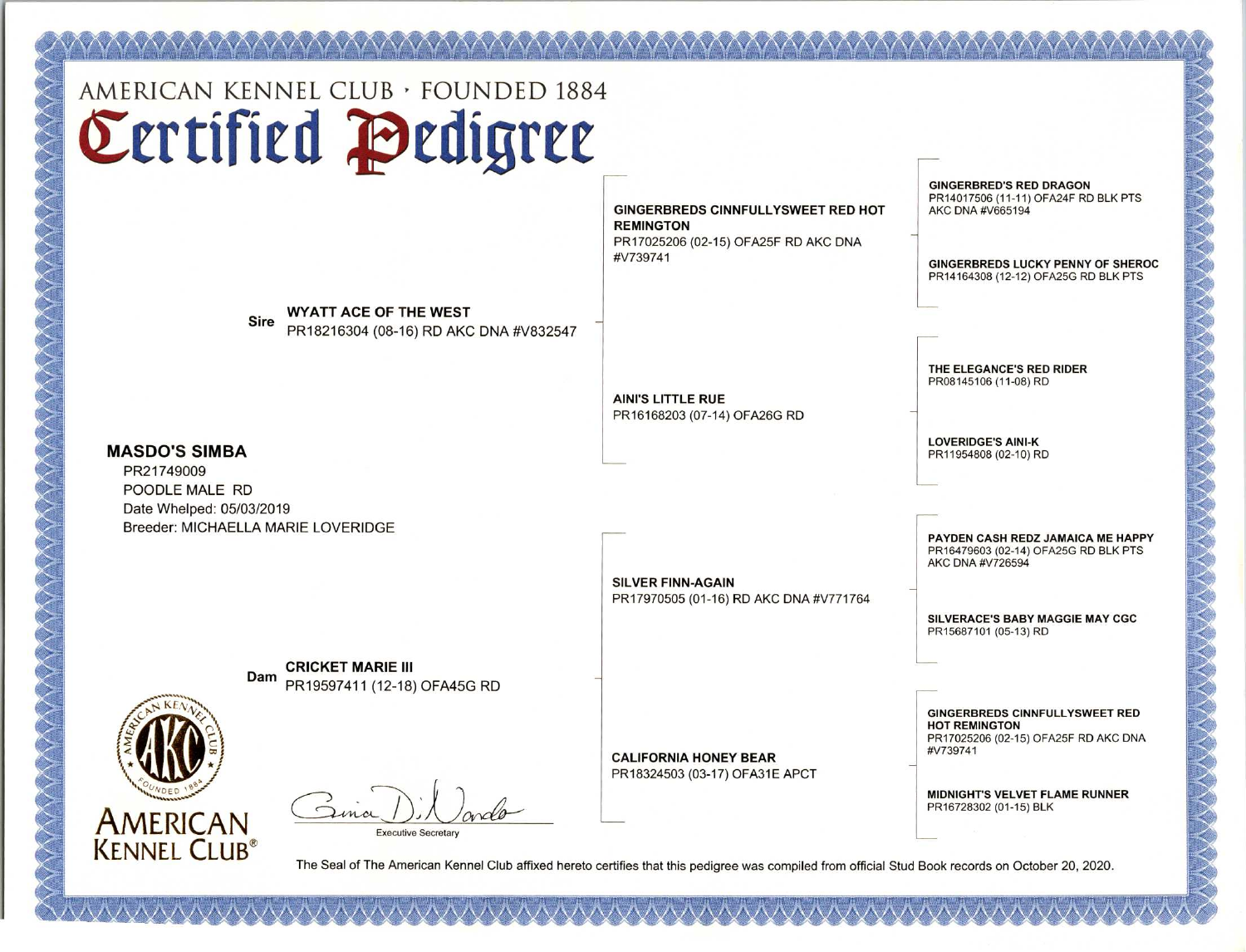## Orthopedic Foundation for Animals

Elbow Dysplasla Evaluation Report



MASDO'S SIMBA registered name

POODLE, STANDARD breed

film/test/lab #

956000013452299 tattoo/microchip/DNA profile

2202662 application number

12/30/2020 date of report

PR21749009 registration no.

M sex 05/03/2019 date of birth 18 age at evaluation in months





Veterinarian COMPANION ANIMAL CLINIC OF GAINESVILLE 14760 LEE HWY GAINESVILLE VA 20155

### RADIOGRAPHIC EVALUATION OF PHENOTYPE WITH RESPECT TO ELBOW DYSPLASIA

ELBOW JOINTS -- FLEXED LATERAL VIEW  $\sqrt{\phantom{a}}$  negative for elbow dysplasia

L\_\_\_ R\_

#### ELBOW DYSPLASIA GRADE GRADE II GRADE III

| $R_{\perp}$ |
|-------------|
|             |
|             |

### RADIOGRAPHIC FINDINGS

degenerative joint disease (DJD) ununited anconeal process (UAP) fragmented coronold process (FOP) osteochondrosis

|                        | R            |
|------------------------|--------------|
| $L$ <sub>_______</sub> | $\mathbf{R}$ |
| L                      | $\mathbf{R}$ |
| L                      | R.           |

Kellendom

G.G. KELLER, DVM, MS, DACVR CHIEF OF VETERINARY SERVICES

2300 E Nifong Blvd I Columbia MO 65201 I Phone (573) 442-0418 I Fax (573) 875-50731 ofa@offa.org I www.ofa.org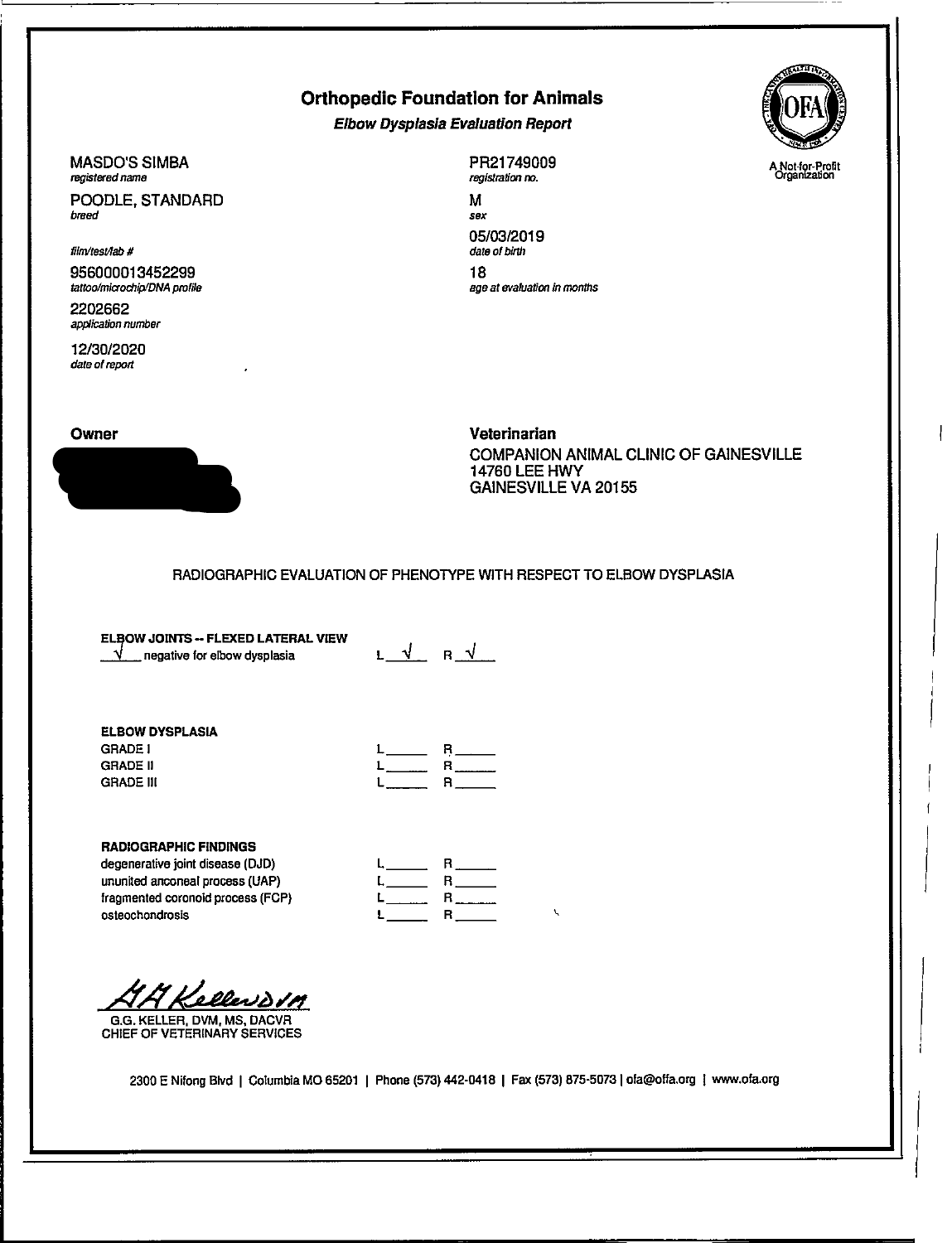## Orthopedic Foundation for Animals

Hip Dysplasia Evaluation Report



#### MASDO'S SIMBA registered name

POODLE, STANDARD breed

filnitesNab #

956000013452299 tattoo/microchip/DNA profile

2202662 application number

12/30/2020 date of report

 $\sqrt$ 



PR21749009 registration no.

M sex 05/03/2019 date of birth 18 age at evaluation In months

Veterinarian COMPANION ANIMAL CLINIC OF GAINESVILLE 14760 LEE HWY GAINESVILLE VA 20155

RADIOGRAPHIC EVALUATION OF PELVIC PHENOTYPE WITH RESPECT TO HIP DYSPLASIA

EXCELLENT HIP JOINT CONFORMATION superior hip joint conformation as compared with other individuals of the same breed and age

GOOD HIP JOINT CONFORMATION well formed hip joint conformation as compared with other individuals of the same breed and age

FAIR HIP JOINT CONFORMATION minor irregularities of the hip joint conformation as<br>compared with other individuals of the same<br>breed and age

- BORDERLINE HIP JOINT CONFORMATION marginal hip joint conformation of indeterminate status with respect to hip dysplasia at this time -- Repeat study in six months
- MILD HIP DYSPLASIA radiographic evidence of minor dysplastic changes of the hip joints

MODERATE HIP DYSPLASIA well defined radiographic evidence of dysplastic changes of the hip joints

SEVERE HIP DYSPLASIA radiographic evidence of marked dysplastic changes of the hip joints

RADIOGRAPHIC FINDINGS

- subluxation
- remodeling of femoral head/neck
- osteoarthritis/degenerative joint disease
- shallow acetabula
- acetabular rim/edge change

Kellevovm

G.G. KELLER, DVM, MS, DACVR CHIEF OF VETERINARY SERVICES

unilateral pathology left right transitional vertebra spondyiosis panosteitis

2300 E Nifong Blvd I Columbia MO 65201 j Phone (573) 442-0418 I Fax (573) 875-5073 I ofa@offa.org j www.ofa.org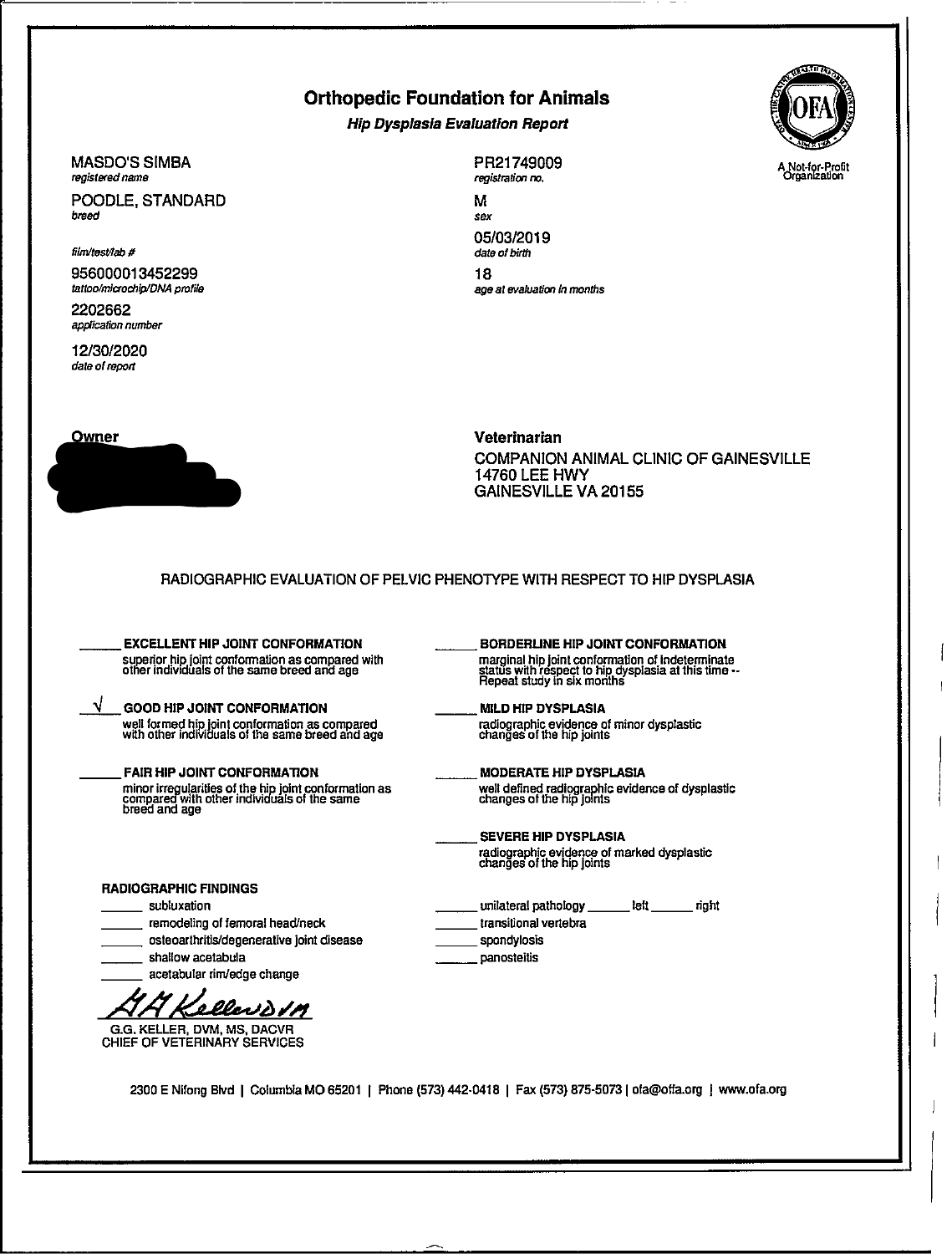



8051 Arco Corporate Drive Suite 100 Raleigh, NC 27617-3390 www.akc.org

October 20, 2020

v a,

### DEAR HANNAH RUTTI,

Congratulations on your new Poodle and welcome to the world of purebred dogs. Your AKC registration dollars support numerous AKC efforts to benefit dogs and dog owners. By registering your dog with the AKC, you supported valuable programs such as Pet Disaster Relief, the AKC Canine Health Foundation, the AKC Kennel Inspection Program, public education, canine legislation, and DNA parentage verification.

AKC registration provides wonderful opportunities for every purebred dog lover. The AKC Canine Good Citizen<sup>®</sup> program is an outstanding way to train your dog in basic obedience, valuable for every family. In addition, many dog owners enjoy the thrill of participating in AKC activities, shows and trials throughout the country. I invite you and your dog to get involved with the AKC!

To aid in a safe and healthy transition into their new home, your new dog is eligible for 30 days of pet health insurance through AKC Pet Insurance at no additional cost. This coverage offers reimbursement for many common accidents, injuries and illnesses and includes access to a 24/7 vet helpline. Activation required for coverage to take effect. For more information and to activate your policy, visit www.akcpetinsurance.com/certificate or call 866-725-2747. $\pm$ 

Please note, if you ordered multiple items at the time of registration, they will be mailed separately and should arrive shortly. These include the AKC Certified Pedigree, the Dog Care and Training video, Family Dog magazine, and the AKC collar tag. If you did not order a Pedigree, you still have the opportunity to do so. An order form is provided on the back of this letter.

All of us want to be responsible dog owners. To help, the AKC offers a wealth of information at www.akc.org. Our site lists national and local dog clubs and AKC Canine Good Citizen® evaluators. Please visit us online and on Facebook and Twitter. If we can be of further service to you, please contact us by phone at 919-233-9767 or by email at info@akc.org.

Sincerely,

Dennis B. Sprung President and Chief Executive Officer

t Insurance is underwritten and issued by Independence American Insurance Company, rated A- (Excellent) by AM Best Company, with offices at 485 Madison Ave, NY, NY 10022 and in WA, by<br>American Pet Insurance Company, 6100 4 and is neither an American Kennel Club business nor an insurance company. American Kennel Club does not offer, administer, solicit, market or sell any insurance plans. For complete details refer<br>to www.akcpetinsurance.com/ call 866-725-2747.

Please separate below and keep for your records.

**AMERICAN KENNEL CLUB** <u> maanaanaanaanaanaanaanaanaanaa</u> NAME NUMBER MASDO'S SIMBA PR21749009 BREED SEX POODLE MALE COLOR DATE OF BIRTH RED MAY 3, 2019 SIRE WYATT ACE OF THE WEST PR18216304 08-16 (AKC DNA #V832547) AMERICAN DAM CRICKET MARIE III KENNEL CLUB® PR19597411 12-18 (OFA45G) BREEDER MICHAELLA MARIE LOVERIDGE CERTIFICATE ISSUED OCTOBER 19, 2020 This certificate invalidates all previous certificates issued. OWNER If a date appears after the name and number of the sire and dam, it indicates the issue of the Stud Book HANNAH RUTTI Register in which the sire or dam is published. For Transfer Instructions, see back of Certificate. UPPERVILLE VA 20184-3033 This Certificate issued with the right to correct or revoke by the American Kennel Club. REGISTRATION CERTIFICATE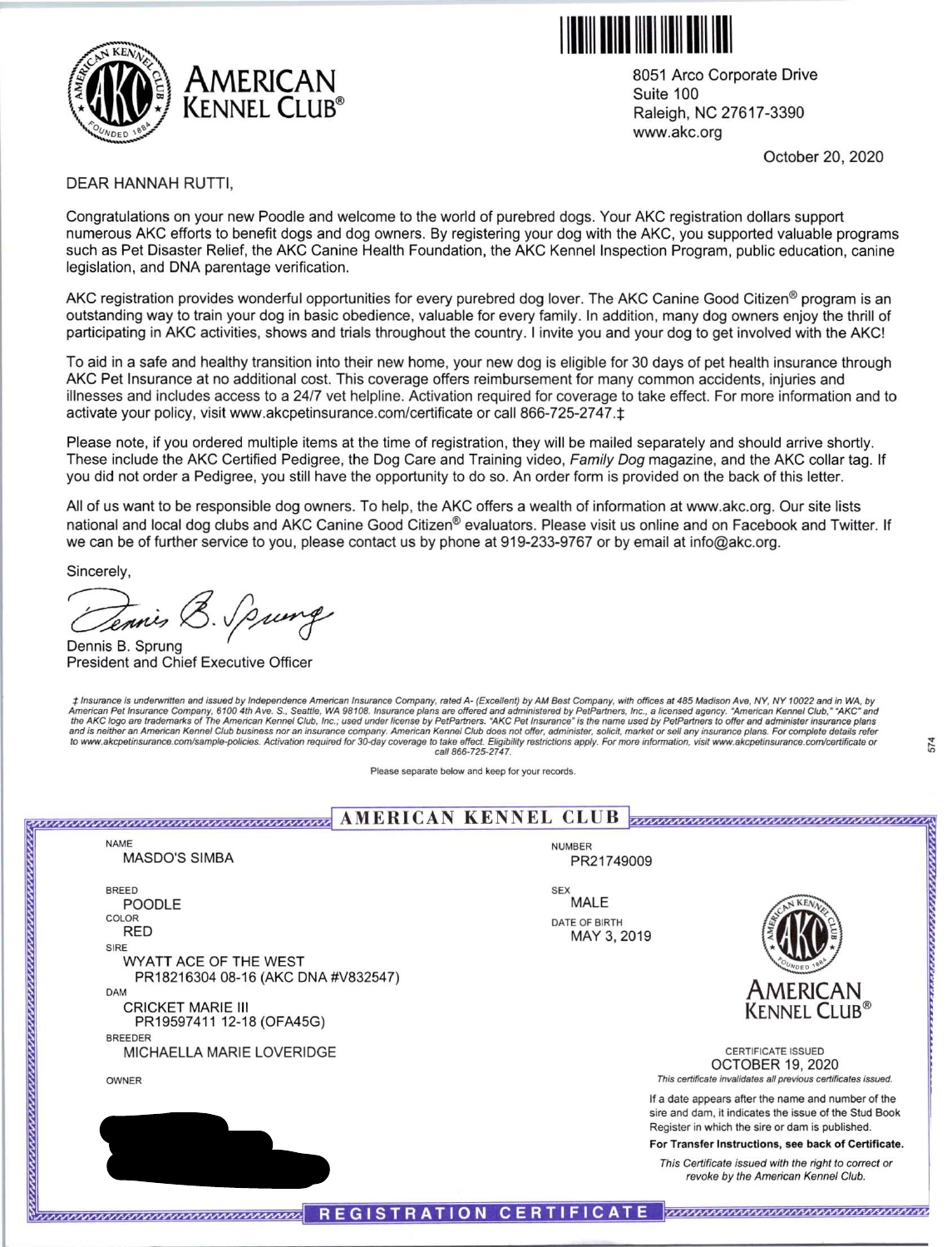

# von Willebrand's Disease Type I

Case Number: 147699



Canine Information

DNA ID Number: 196312 Call Name: Simba Sex: Male B irthdate: 05/10/2019 Breed: Standard Poodle Coat Color: Red Registered Name: Registration Number: PR21749009 Microchip/Tattoo: Report Date: 10/21 /2020

DNA Result: Clear (2 copies of the normal allele)

These results are based on data obtained from analysis of unique DNA loci in accordance with the standards and protocols set forth by DDC Veterinary. The accuracy of the result is based on the information and the quality of samples provided by the client. DDC Veterinary does not assume responsibility of errors due to mislabeled or incorrectly sampled submissions.

Matt Maunessy

www.vetdnacenter.com One DDC Way Fairfield, OH 45014 U.S.A. 1-800-625-0874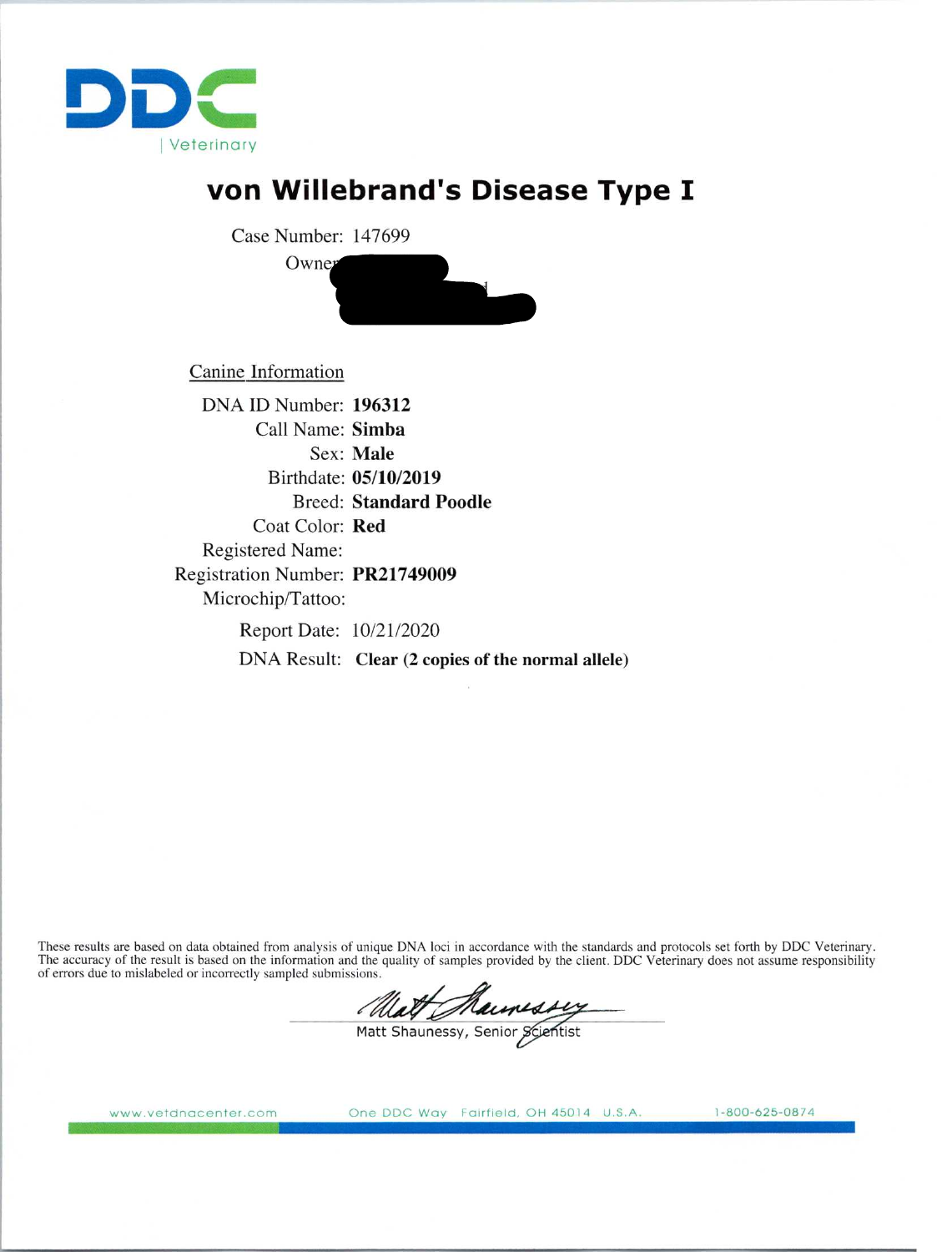

## Degenerative Myelopathy DNA Test



Canine Information

DNA ID Number: 196312 Call Name: Simba Sex: Male B irthdate: 05/10/2019 Breed: Standard Poodle Coat Color: Red Registered Name: Registration Number: PR21749009 Microchip/Tattoo: Report Date: 10/21/2020 DNA Result: Clear (2 copies of the normal allele)

These results are based on data obtained from analysis of unique DNA loci in accordance with the standards and protocols set forth by DDC Veterinary. The accuracy of the result is based on the information and the quality of samples provided by the client. DDC Veterinary does not assume responsibility of errors due to mislabeled or incorrectly sampled submissions.

Matt Maunessy

www.vetdnacenter.com One DDC Way Fairfield, OH 45014 U.S.A. 1-800-625-0874